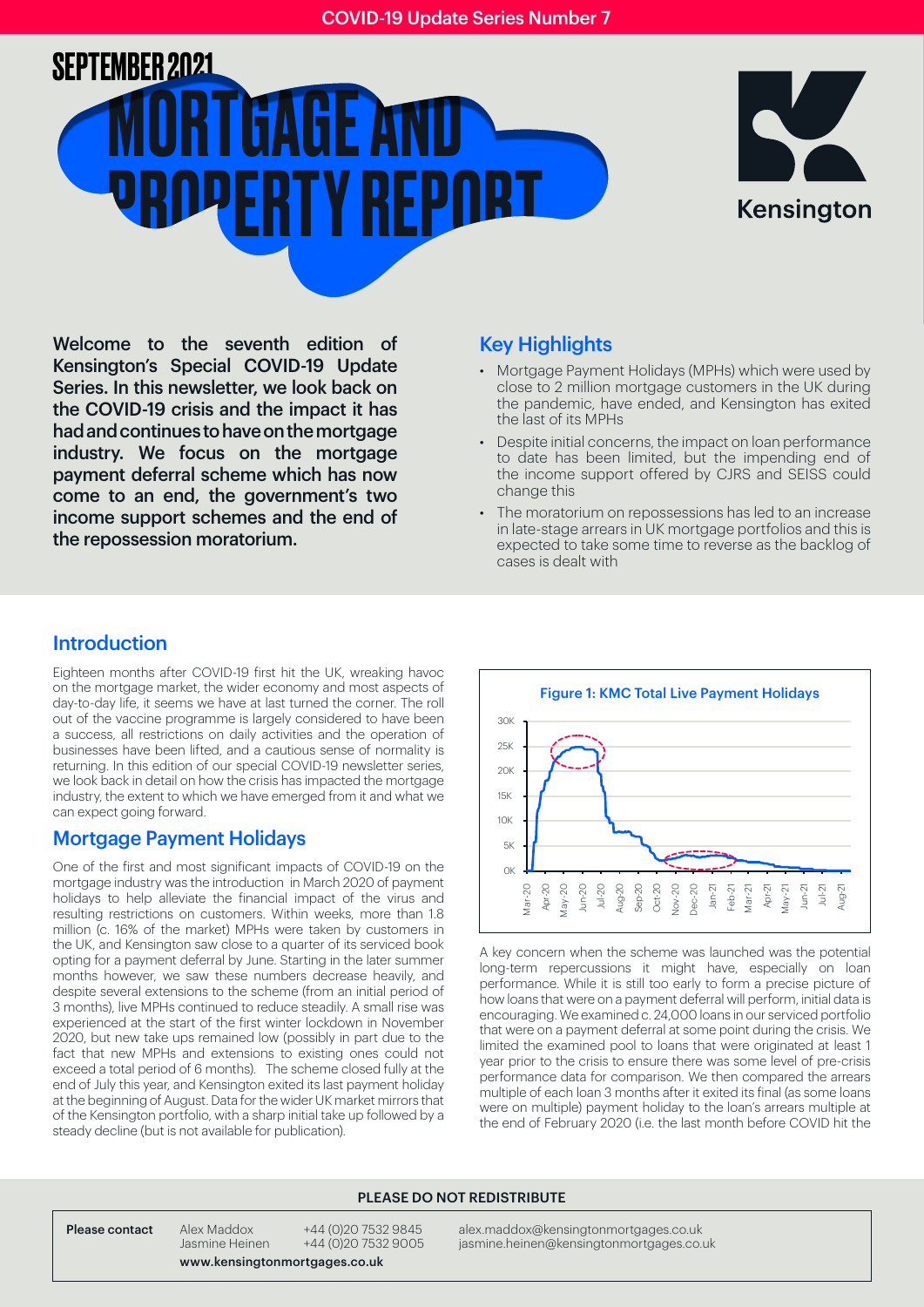



UK). We found that for c.65% of loans the status was unchanged and for c.15% it actually improved in this period. The arrears multiple of c.21% of loans worsened, but for 3% this was by less than 1 contractual monthly payment, and for 12% between 1 and 3 – only 6% are more than 3 months further in arrears than prior to the crisis. This suggests that the post-MPH performance of the majority of loans is unaffected. Of course, at this stage this data is very preliminary and the topic will need to be revisited in 6-12 months, when all other support schemes have come to an end and the long term effect can be more reliably observed.



### Income Support Schemes

In parallel to the end of payment holidays, the other two key schemes for customers, the Coronavirus Job Retention Scheme (CJRS, also known as furlough) and Self Employed Income Support Scheme (SEISS), are also closing at the end of this month. Both had a significant impact, as over the 16 months to July 2021, £67.4bn of claims were made for CJRS, and £25.2bn of claims were made in SEISS grants (a fifth and final one covering May-Sep 2021 is still due to be paid). Similar to payment holidays, uptake for both peaked early in the crisis, but they continued to play very important roles in supporting a huge number of people's incomes, particularly in



some of the most impacted industries (see prior editions). The number of employees on furlough increased markedly during the winter lockdown. While it has now decreased substantially from a high of almost 9 million in June 2020 to c. 2 million as of this July, there is considerable concern regarding how the end of the scheme will impact the 2 million people still relying on it, even after all restrictions have been lifted. The last SEISS grant covered the period to April 2021, when the UK was still in lockdown, so it is more difficult to gauge the number of self-employed workers still relying on it, but its end will no doubt leave a mark.

#### Figure 4 : SEISS Claims Made

| <b>Grants</b> | <b>Period</b>  | Total no.<br>of claims | <b>Total value of</b><br>claims |
|---------------|----------------|------------------------|---------------------------------|
| 1st grant     | Mar - May 2020 | 2.6 <sub>m</sub>       | £7.6bn                          |
| 2nd grant     | Jun - Aug 2020 | 2.4 <sub>m</sub>       | £5.9bn                          |
| 3rd grant     | Nov - Jan 2021 | 2.2 <sub>m</sub>       | £6.2bn                          |
| 4th grant     | Feb - Apr 2021 | 1.9 <sub>m</sub>       | £5.5bn                          |
| 5th grant     | May - Sep 2021 | <b>TBC</b>             | <b>TBC</b>                      |
| Total 1-4th   |                | 9.1 <sub>m</sub>       | 25.3 <sub>bn</sub>              |

## Moratorium on Repossessions

In addition to the schemes described above, mortgage customers who were already experiencing financial difficulties before the pandemic also benefited from the moratorium on repossessions, which was effectively in place from the start of the crisis until April 2021 (it ended briefly at the end of 2020, but a winter truce was in place during most of this time). This essentially means no proceedings took place for over a year, and evictions only resumed in June. The impact this has had can be seen in figure 5, which shows the very sharp drop from an average of almost 2,000 repossessions per quarter in the year before COVID-19 hit, to just over 300 (almost all of which almost would have been voluntary) during the pandemic. While this protection was clearly very important for customers during a difficult time, the consequence is that lenders lost the only tool left to encourage customers in



#### PLEASE DO NOT REDISTRIBUTE

Please contact Alex Maddox +44 (0)20 7532 9845 alex.maddox@kensingtonmortgages.co.uk<br>.Jasmine Heinen +44 (0)20 7532 9005 jasmine.heinen@kensingtonmortgages.co jasmine heinen @kensingtonmortgages.co.uk

www.kensingtonmortgages.co.uk